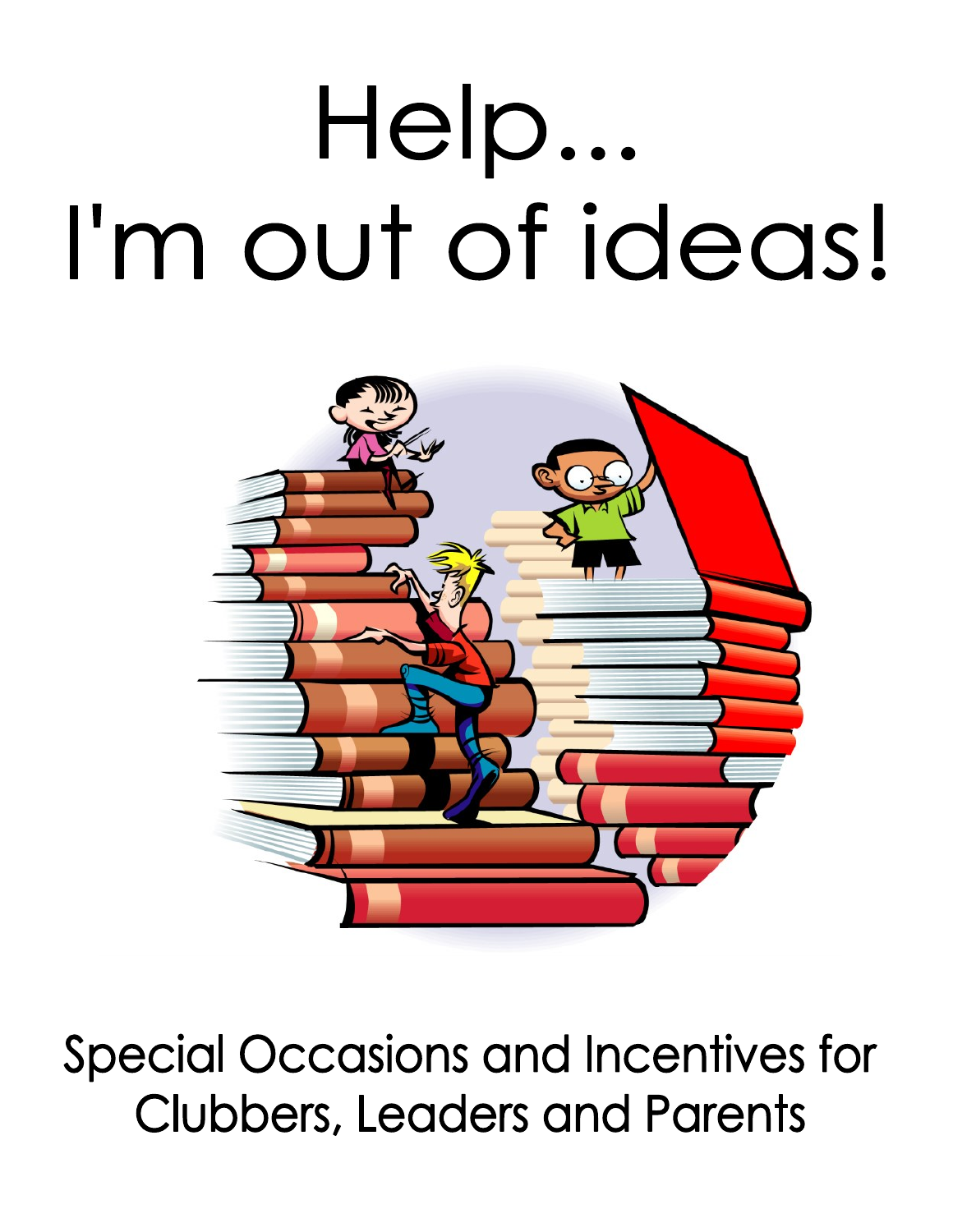## **Incentives for clubbers:** (and sometimes leaders, too!)

**Numbered coins for those on time:** you can use any numbered objects. Pass out numbers to only those clubbers and leaders that are on time. After the opening ceremony, draw 3 numbers. The clubbers with the corresponding number wins a prize (shares, small candy bars, soda, etc.) Choose a number for a leader as well. The leader may take a prize or choose the "surprise box" for his or her class. (might contain a snack, shares, or something "not so fun" to go with a particular theme night)

**Plastic Coins for good Behavior:** only given out by the commander. Choose a "reason" before club and give all clubbers an opportunity to earn coins. (bring a Bible, have on uniform, bring a friend, etc.) I also gave them out when I caught someone "being good". I used a new color each month, and the contest starts over each month. The winner was commander for the night.

**Commander for the Night:** The winner of the coin contest each month wins this honor. This clubber won a yellow Awana t-shirt and shadowed me one night of club after handbook time. They got to pass out coins, make announcements, visit with other clubs, pass out awards, and any other activities that came up through the night.

**Surprise Inspections:** Choose a night and announce a surprise inspection. Are they wearing their uniform? Is it buttoned? Are the awards on correctly? (This goes for leaders as well). If so, hand out a special treat, shares, etc. for "passing the inspection".

**Clothespins:** I used these for classes where clubbers were a bit less inclined to obey. This helps to bring a sense of "community" and self-discipline within each class. Each clubber is given a clothespin to clip on their uniform. If a clubber catches another clubber breaking the rules, causing a disturbance, or otherwise being a disruption, they are allowed to take that clubbers clothespin. Each clubber with their clothespin "intact" at the end of handbook time gets a prize.

**Coupons:** Staple a coupon to the last page of each Start Zone or Flight 3:16. Each coupon says "Do Not Remove: return this coupon to your leader when you complete this book and you will receive a \_\_\_\_\_\_\_\_" (choose a prize, ie. a giant candy bar, etc.)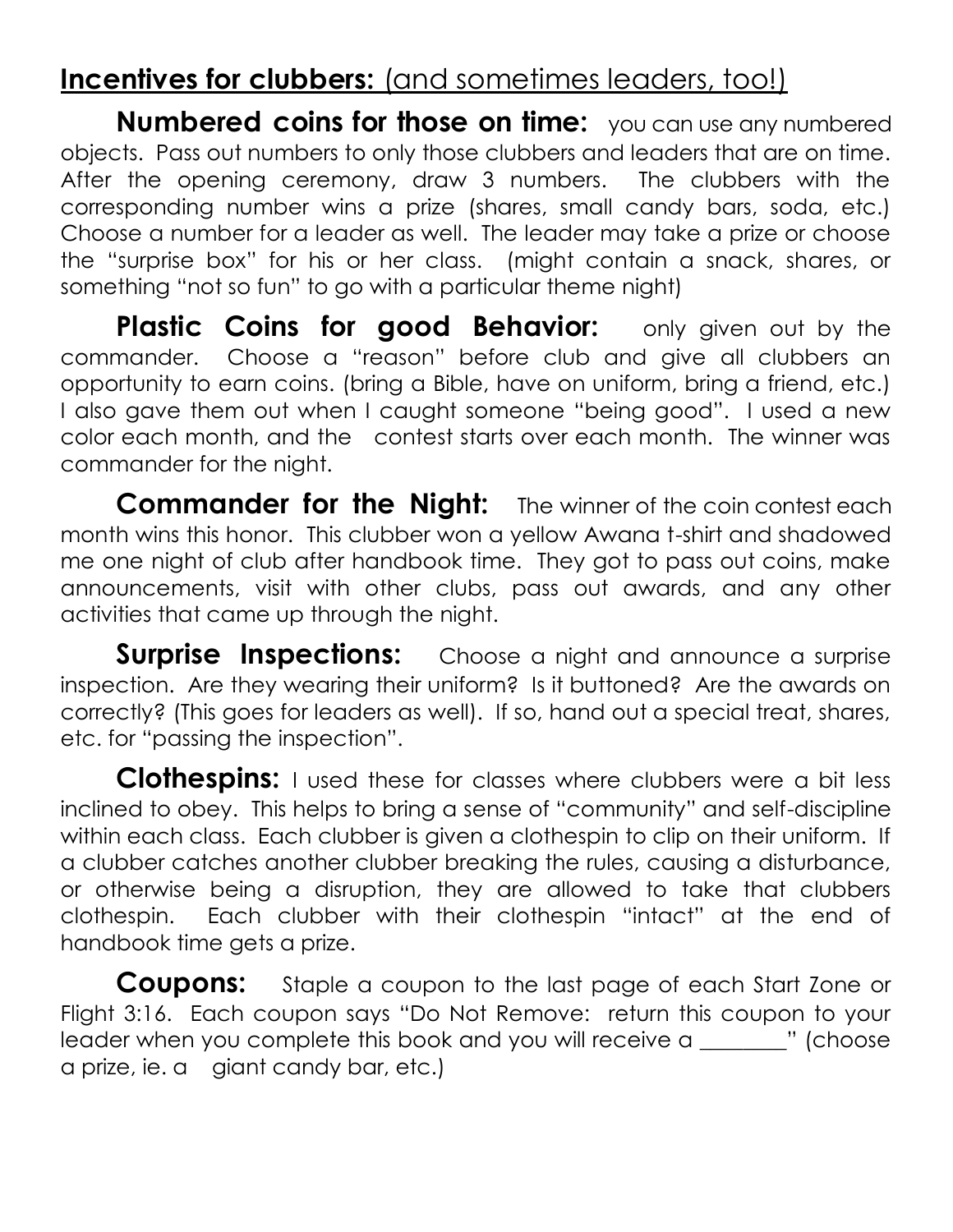# **Club and Family Incentives:**

**Carnival:** set up game and food booths throughout your church or activity center. Invite parents and the entire church family to the event. Use as a kick off to the year, mid-way to boost attendance, or at the end of the year as a closing night. Give out small prizes at each game or hand out tickets to redeem at a "giant store".

**Giant Game Night:** take your favorite games and "blow them up". Make giant tic-tac-toe, Jenga, AwanaLand, basketball, checkers, uno, Parcheesi, Boggle, pick up sticks, jacks, etc. We had the church family donate board games for about a month prior to this event. Each clubber got to take home 2 games, sometimes giving a family 4-10 games to start their own family game nights.

**Awana Auction:** Again, we had the leaders and church family donate various items for our auction. We received board games, sporting equipment, bikes, music, Bibles, Christian CD's and DVD's, craft kits, food items, gift cards, etc. Find a local auctioneer that will come and present your items. Many will do this for free when you explain who you are and what Awana is all about. You can also get donations from local stores and restaurants.

**Skate / Bowling Nights:** rent out your local roller skating arena or bowling alley for a night. Invite the entire church, families and friends of clubbers. Most will give you a good rate for a 2 hour span. This also allows you to control the music and "tempo" for the evening. Be sure to take a break part way through the night as this is a huge opportunity to present the gospel to those that will not come to church.

**Family Breakfast:** we have a pancake breakfast a couple of times each year. Invite families to show up on a Saturday morning for a great hot breakfast, prepared by the Awana leaders. Make it a pj party and don't bother to get dressed till you get back home (just don't forget to give guidelines for appropriate pajamas). We have also done this on the morning of the Grand Prix...breakfast and a race, what fun!

**Giant Mazes:** many communities have corn mazes in the fall. These are fun to attend as a group and you can also get a pretty good rate for being a church or bringing a large group. It's also relatively easy to set up a smaller scale maze with some straw bales for a great night at the church.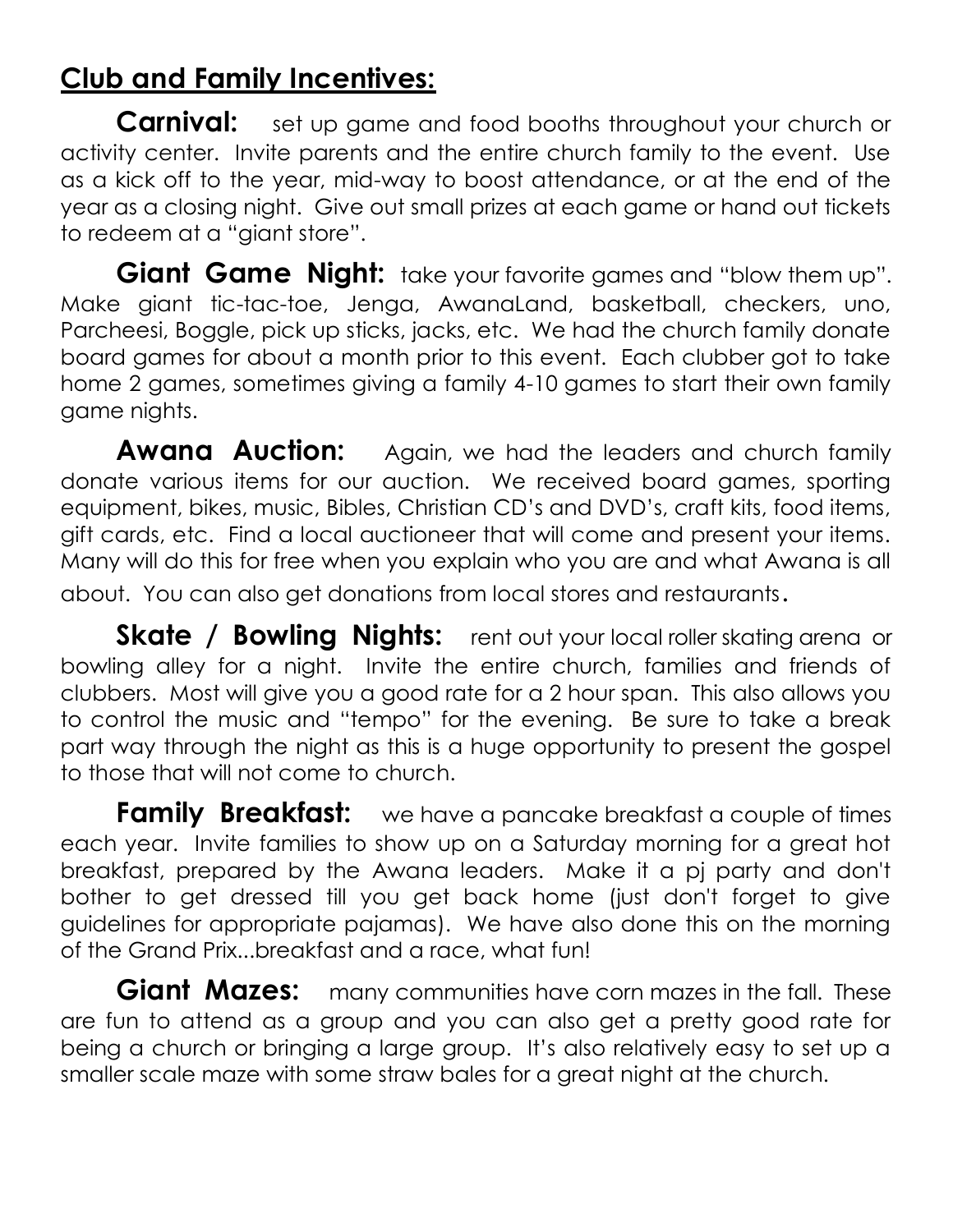# **Contests: Boys vs. Girls, Leaders vs. Clubbers, Club vs. Club**

**Penny Drives:** collect money over the course of a month and present it to your Awana missionary or special community project

**Burger Bucks:** as each clubber passes a section, they are presented with a ticket. They write their name on it and put it in a designated box. Ticket(s) are pulled at the end of a designated time frame and winners are presented with Burger King gift cards.

**Paper Clip Chain:** hang a paper clip from the ceiling. As clubbers pass a section, they add a paper clip to the chain. The first chain that reaches the floor is the winner. This can be done individually with jumbo clips, or as a club vs. club contest. Use colored paper clips in Awana colors for an added touch.

**Baseball Bonanza:** print out individual baseball diamonds and a player for each clubber. For every 2 sections said, clubbers advance their "player" one base. Keep score as they cross home plate each time. Let the contest run for a set period of time and see who scores the most runs.

**Good things come to those that wait:** Take a series of boxes and wrap one inside of the other. The smallest box in the middle has the final prize. Each week, set a goal for the number of sections the entire club must say to unwrap the outer box. When they finally unwrap the smallest box, the prize is revealed. It could be a pizza party, special night, bonus shares for all, or something a bit bigger….pie in the face of the commander or pastor….use your imagination.

**Go Fish:** for each section clubbers say, their name goes on a paper goldfish and goes into a giant fish bowl or aquarium. At the end of designated time period, one or more names are drawn for a prize...a giant box of goldfish crackers, Swedish fish, or any number of options. A bowl can be set up for each grade level, by club or just as an individual incentive.

Puzzlemania: teams are set up, either boys vs. girls, club vs. club, or clubbers vs. leaders. Each team is given a 50 piece puzzle. For each section said, clubbers are given a puzzle piece with his or her name on it. The team with the most puzzles put together at the end of the contest wins. Also, the boy and girl with the most puzzle pieces with their name on it wins a gift card to a local store, etc.

**Popcorn Boxes:** make giant popcorn boxes from cardboard. For each section completed, add one balloon (white and yellow). First team to fill the box...wins.